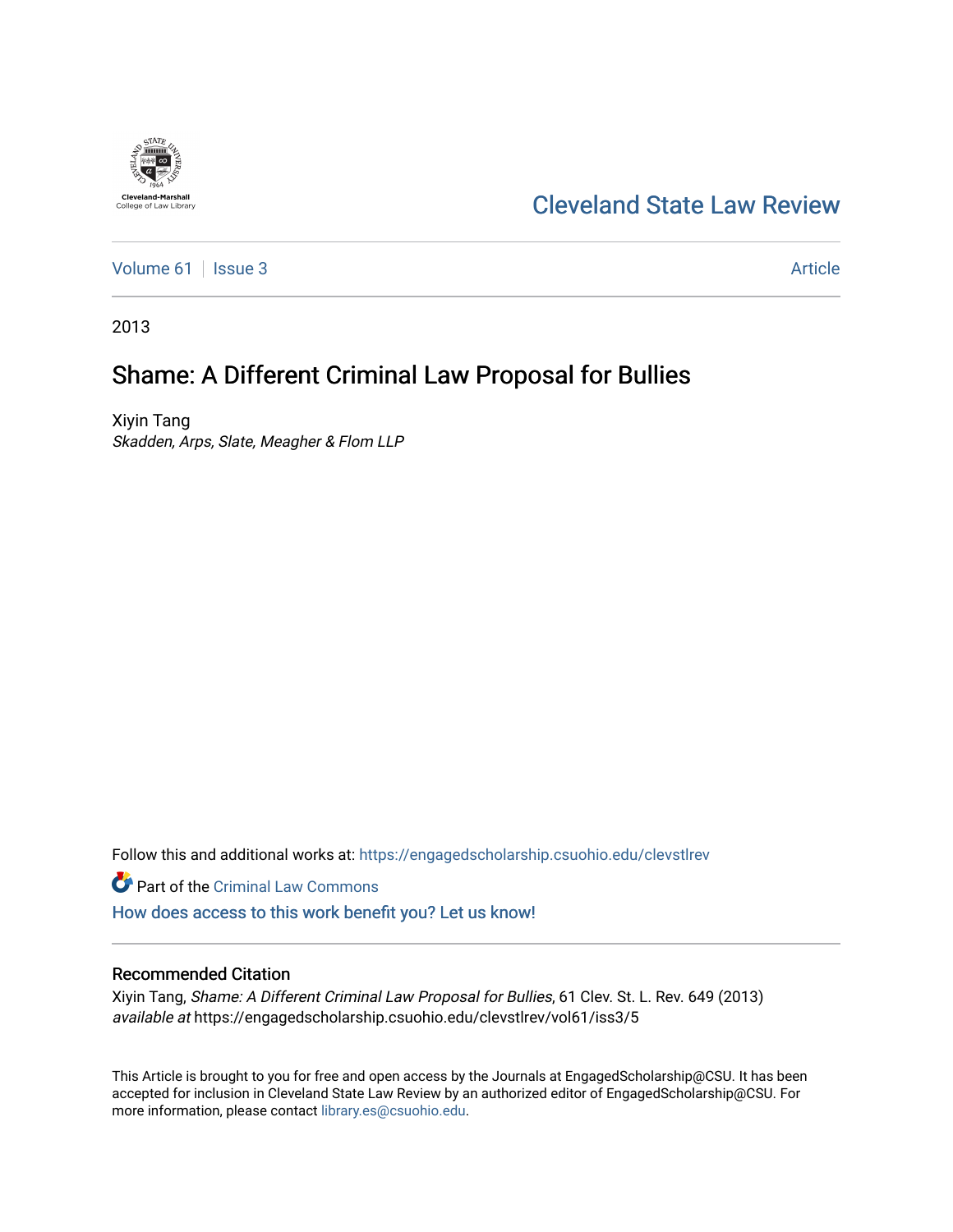# **SHAME: A DIFFERENT CRIMINAL LAW PROPOSAL FOR BULLIES**

### XIYIN TANG\*

#### **ABSTRACT**

Public concern over bullying has reached an all-time high. The absence of a sensible criminal charging and sentencing regime for the problem recently reared its head in the highly publicized prosecution of Dharun Ravi, who was convicted of fifteen counts and faced the possibility of ten years in prison. This Essay argues that existing criminal statutes used to address the problem, like bias intimidation and invasion of privacy, do not fit neatly with the specific wrongs of bullying. However, recently-enacted "cyber bullying" laws, which give complete discretion to school administrators, are weak and ineffective. I propose another solution: first, to criminalize the act of bullying itself, thus sending a powerful, expressive message that can flip the high school and teenage norm of meanness as virtue. Then, to reinforce that message, sentence a bully to shaming, not imprisonment, which better serves utilitarian, expressive, rehabilitative, and retributive goals specific to the wrongs of bullying.

| II. SHAMING AS AN ALTERNATIVE CRIMINAL SANCTION  651 |  |
|------------------------------------------------------|--|
|                                                      |  |
|                                                      |  |
|                                                      |  |
|                                                      |  |
|                                                      |  |
|                                                      |  |

## I. INTRODUCTION

Bullying is on the rise, and prosecutors are eager to do something about it. In the absence of a statute directed specifically toward the problem of bullying, a series of tenuous ones—bias intimidation, invasion of privacy—have been cobbled together to create an ad hoc way of getting at an underlying social and moral failure (i.e., meanness) that the criminal justice system was not designed to address. My proposed solution allows the criminal law to express moral condemnation of adolescent bullying through a statute that criminalizes the act of bullying itself—but with *shame*, not imprisonment, as its sentence. As I will argue, court-mandated shaming better serves utilitarian, expressive, and retributive goals specific to the wrongs of bullying that imprisonment simply cannot accomplish.

l

 <sup>\*</sup> Visiting Fellow, Yale Law School Information Society Project; Intellectual Property and Technology Associate, Skadden, Arps, Slate, Meagher & Flom LLP New York; J.D., Yale Law School; B.A., Columbia University. The views represented herein are, of course, all my own.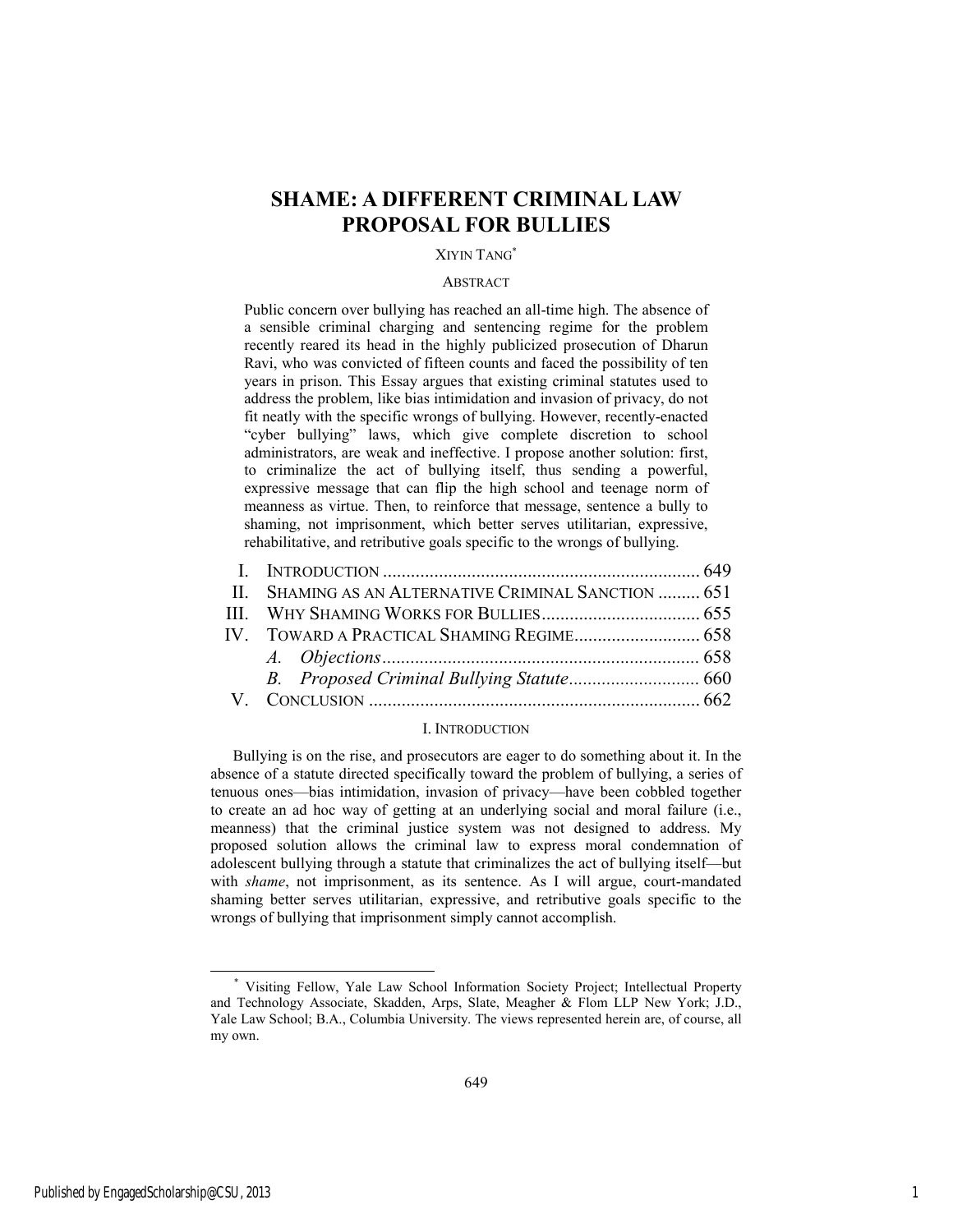The recent trial of eighteen-year-old Dharun Ravi has brought national awareness and hysteria over bullying to its apex. On September 22, 2010, an eighteen-year old Rutgers freshman named Tyler Clementi jumped to his death from the George Washington Bridge. Clementi, a shy, introverted kid with a penchant for playing the violin, also happened to be gay.<sup>1</sup> In the days and weeks leading up to his suicide, Clementi's sexual encounters with another man had been viewed and made public via webcam by his roommate, another eighteen-year old named Dharun Ravi, who publicized these video sessions through Twitter messages.<sup>2</sup> When news of Clementi's suicide broke, it became a banner story for the evils of bullying, homosexual intolerance, and, perhaps worst of all—the dangers of reckless kids playing on the Internet. But what followed was, as some commentators argue, far out of hand.<sup>3</sup> In March of 2012, Ravi was convicted of fifteen counts, including bias intimidation, invasion of privacy, and witness and evidence tampering. Ravi effectively faced as much as ten years in prison—for what was, most would agree, a cruel teenage prank.4

Yet the Ravi prosecution is just the latest in a string of highly publicized instances of teenage bullying. For example, in 2010, fifteen-year-old Phoebe Prince killed herself after being relentlessly taunted by several peers in the Massachusetts suburb of South Hadley.<sup>5</sup> That same year, three gay teens, aged thirteen to fifteen, committed suicide across the United States as a result of separate instances of antigay harassment.<sup>6</sup> As national awareness about bullying has increased, forty-four states and Washington, D.C. have enacted "cyber bullying" laws that allow school administrators to suspend or expel bullies.<sup>7</sup> However, many feel that these cyber bullying statutes, applicable only in the secondary school context and most of which do not carry criminal penalties, are not potent enough.<sup>8</sup> The Ravi case amplifies

4 Beth DeFalco, *Roommate Charged with Hate Crime in N.J. Suicide*, ASSOCIATED PRESS (Apr. 20, 2011), http://www.staradvertiser.com/news/breaking/120288464.html?id= 120288464.

<sup>5</sup> *See* Emily Bazelon, *What Really Happened to Phoebe Prince?*, SLATE (July 20, 2010), http://img.slate.com/media/31/100721\_Bull-E\_final\_3.pdf [hereinafter Bazelon, *Prince*].

<sup>6</sup> *See* Lisa C. Connolly, Note, *Anti-Gay Bullying in Schools—Are Anti-Bullying Statutes the Solution*?, 87 N.Y.U. L. REV. 248, 248 (2012).

<sup>7</sup> *See* Elizabeth M. Jaffe, *Cyberbullies Beware: Reconsidering* Vosburg v. Putney *in the Internet Age*, 5 CHARLESTON L. REV. 379, 386-88 (2011).

 <sup>1</sup> *See* Ian Parker, *The Story of a Suicide*, THE NEW YORKER (Feb. 6, 2012), http:// www.newyorker.com/reporting/2012/02/06/120206fa\_fact\_parker?currentPage=all.

<sup>2</sup> *Id.* 

<sup>3</sup> *See, e.g.*, Emily Bazelon, *Make the Punishment Fit the Cybercrime*, N.Y. TIMES (Mar. 19, 2012), http://www.nytimes.com/2012/03/20/opinion/make-the-punishment-fit-the-cybercrime.html? r=1.

<sup>8</sup> *Id.*; Alison Virginia King, Note, *Constitutionality of Cyberbullying Laws: Keeping the Online Playground Safe for Both Teens and Free Speech*, 63 VAND. L. REV. 845, 858-61 (2010). For a brief review of states' cyberbullying laws, including whether they carry criminal penalties (most do not) and whether they apply to off-campus activities, see SAMEER HINDUJA & JUSTIN W. PATCHIN, STATE CYBERBULLYING LAWS (July 2013), *available at* http://www.cyberbullying.us/Bullying\_and\_Cyberbullying\_Laws.pdf.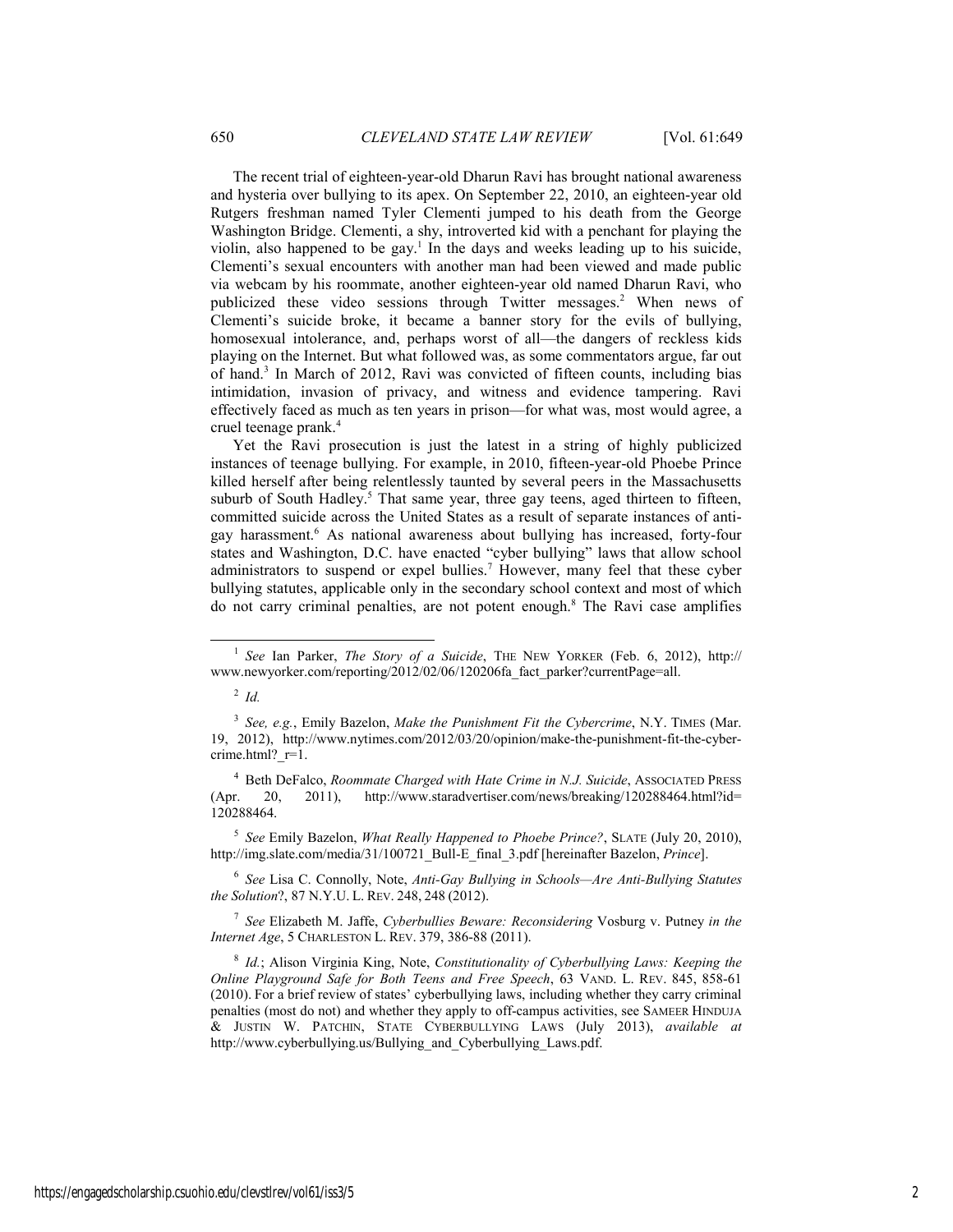these concerns: since he was a college student, cyber bullying statutes have no applicability to him. Yet neither, it seems, do statutes designed for peeping toms and racist bigots.

Legal scholars have suggested a panoply of remedies ranging from tort liability to educational programs, while looking upon criminalization with distaste.<sup>9</sup> Indeed, the popular proposal of increased educational initiatives flows from the idea that without a change in school climate overall, we cannot expect ex-post criminalization to have any effect on ex ante actions.10 This Essay argues that criminalization can indeed change normative behavior on the ex-ante level, but such criminalization and its attendant sentencing must be acutely aimed toward addressing the underlying wrong: meanness. Thus, this Essay proposes that such convicted bullies be sentenced to a court-mandated regime of *shaming*, rather than fines and/or imprisonment, as their sole punishment.

Shaming as a legitimate form of punishment has been widely debated over the past couple decades.<sup>11</sup> Despite its detractors, courts have sentenced white collar criminals, sex offenders, and common thieves to shaming. Yet it seems that the deterrent, rehabilitative, retributive, and expressive benefits of shaming are *most*  applicable in the bullying context. This Essay will first examine how shaming has been used and justified as a viable alternative to traditional criminal sanctions. It will then apply these rationales to the specific instance of bullying; looking in particular at the closeness of fit between bullying's public rituals of degradation and the publicized regime of shaming. Lastly, I respond briefly to potential criticisms of this proposal and suggest ways in which a sensible shaming regime for bullies would be crafted by state judges.

#### II. SHAMING AS AN ALTERNATIVE CRIMINAL SANCTION

At first blush, sentencing a criminal to shaming rather than imprisonment, probation, community service, or paying a fine seems like a strange and cruel form of punishment relegated to more medieval times.12 Not so. In fact, shaming has enjoyed a recent stint of popularity in American criminal sentencing. To name just a few: in New York, a court ordered a slumlord to live in one of his own vermininfested buildings and post signs outside the building advertising its condemnation;<sup>13</sup> in Missouri, the names and faces of men convicted of prostitute solicitation were

Published by EngagedScholarship@CSU, 2013 3

 <sup>9</sup> *See, e.g.*, Connolly, *supra* note 6; Jaffe, *supra* note 7; R. Kent Piacenti, *Toward a Meaningful Response to the Problem of Anti-Gay Bullying in American Public Schools*, 19 VA. J. SOC. POL'Y & L. 58 (2011); Ari Ezra Waldman, *Tormented: Antigay Bullying in Schools*, 84 TEMP. L. REV. 385, 438-40 (2012).

<sup>10</sup> Waldman, *supra* note 9, at 437.

<sup>11</sup> *See, e.g.*, Dan M. Kahan, *What Do Alternative Sanctions Mean?*, 63 U. CHI. L. REV. 591 (1996); Stephen P. Garvey, *Can Shaming Punishments Educate?*, 65 U. CHI. L. REV. 733 (1998); James Q. Whitman, *What is Wrong with Inflicting Shame Sanctions?*, 107 YALE L.J. 1055 (1998).

<sup>12</sup> Any objections to their inherent cruelty have been mostly discounted. *See, e.g.*, Whitman, *supra* note 11, at 1057-80 (describing how it is unlikely that shaming sanctions violate the modern, liberal sense of dignity).

<sup>13</sup> *See* Garvey, *supra* note 11, at 736.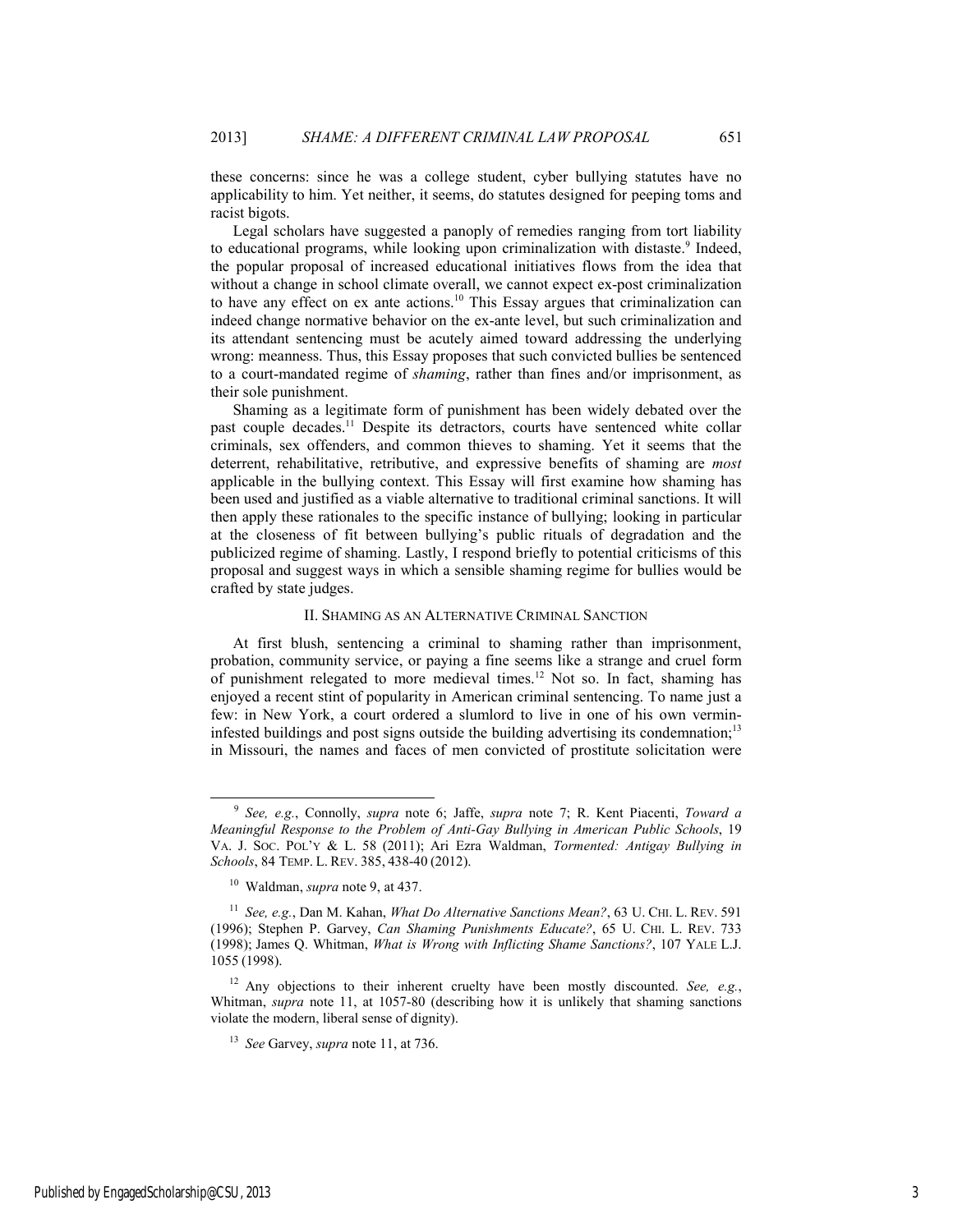displayed on a community access channel;<sup>14</sup> in New Jersey, a court forced bankers and brokers who were convicted of public urination to take out ads in local newspapers revealing their dirty secret.<sup>15</sup>

As Dan Kahan outlines, such shaming rituals typically fall into one of three categories: "stigmatizing publicity" (such as taking out an ad in a paper), "literal stigmatization" (such as wearing a sign on your body or posting one on your property), and "self-debasement rituals" (forcing the convicted to undergo a degrading experience similar to the one he is found guilty of).<sup>16</sup> These rituals have been justified under a utilitarian, retributive, expressive, and even rehabilitative calculus.17 I will briefly examine each of these justifications in turn.

The utilitarian justifications underlying criminal law theory are perhaps the most obvious and well known. As Jeremy Bentham famously argued, a utilitarian theory of punishment should aim for optimal deterrence, so that the punishment given is no more than necessary to bring citizens into compliance with the law, or in other words to dissuade someone from breaking the law.<sup>18</sup> Professor Kahan, one of shaming's foremost advocates, argues that shaming deters by (1) increasing the cost of criminal behavior and  $(2)$  influencing preference formation.<sup>19</sup> It does the former because shaming involves destroying the criminal's reputation, and the threat of a bad reputation is unpleasant enough to deter one from committing a crime (as Kahan and Richard Posner have argued, this is especially true for white collar criminals, whose reputations are a valuable asset in gaining future employment opportunities).<sup>20</sup> In addition to influencing behavior, however, Kahan and Posner argue that shaming also influences beliefs by affirmatively marking out what was before thought of as "harmless" behavior as one now reserved for "bad types."<sup>21</sup> Therefore, those who think themselves "good types" will likewise refrain from X behavior because their preferences have changed—they now have a natural, moral aversion to X prohibited behavior.<sup>22</sup>

The retributive appeal of shaming is the most obvious—shaming tactics aim to bring the criminal to the same low depths of degradation to which he subjected his victims. If deterrence is about social utility, retributivism is about justice. For

 <sup>14</sup> *Id.*

<sup>15</sup> Dan M. Kahan & Eric A. Posner, *Shaming White-Collar Criminals: A Proposal for Reform of the Federal Sentencing Guidelines*, 42 J.L. & ECON. 365, 365 (1999).

<sup>16</sup> *Id.* at 384.

<sup>&</sup>lt;sup>17</sup> Shaming has also been recommended as a form of incapacitation that is cheaper than prison. However, I do not discuss this argument here because it has less relevance for teen bullies, where the young age of bullies renders incapacitation somewhat of a less admirable goal than rehabilitation and education. For a fuller discussion of the incapacitation argument, see Kahan & Posner, *supra* note 15, at 371.

<sup>18 1</sup> JEREMY BENTHAM, *Principles of Penal Law*, *in* THE WORKS OF JEREMY BENTHAM 399, 400 (John Bowring ed., Edinburgh, William Tait 1843).

<sup>19</sup> Kahan, *supra* note 11, at 638.

<sup>20</sup> Kahan & Posner, *supra* note 15, at 369.

<sup>21</sup> *Id.* at 377.

 $22$  *Id.*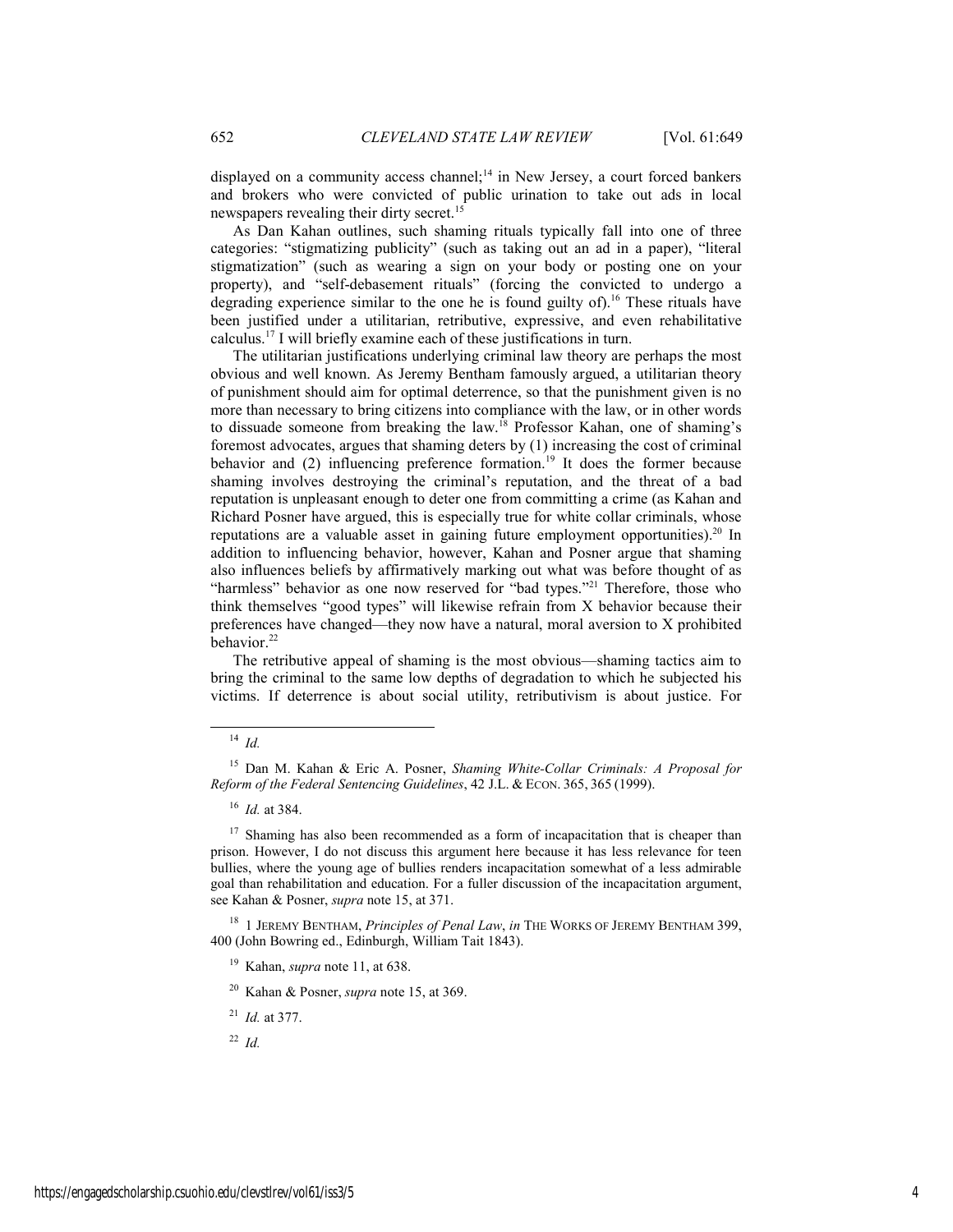example, the New York court that forced the slumlord to live in his own slum perfectly encapsulates the *lex talionis* principle: "an eye for an eye."23 Generally, proponents of retributivism, like Jean Hampton, argue that "[t]he higher wrongdoers believe themselves to be (and thus the more grievously they wrong others), the harder and farther they must fall."<sup>24</sup> While I note that *lex talionis* and retribution are not perfectly aligned—the former is more concerned with the *form* of punishment (i.e., the perfect shaming regime would literally mimic the crime it is punishing) and the latter with the *amount* of punishment (e.g., life imprisonment would seem an apt retaliation for a grisly murder no matter that the criminal himself is not being grisly murdered)—the general principle of *proportionality* binds both theories together. Thus, while many court-mandated shaming tactics have literally mimicked the crime itself (in one instance, a Florida teen convicted of throwing a brick and blinding his victim was ordered to wear an eye patch), $25$  ordering a white collar criminal to take out public ads describing his wrongs, while not literally mimicking his crime, could be said to be proportionate to his crime because it effectively destroys his professional life. However, some have argued that the latter fails under a retributivist proportionality framework because it is difficult for judges crafting such penalties to predict what its effect will be on the specific criminal. Some criminals may not be fazed or destroyed by such publicity; others might react severely.<sup>26</sup>

It is in response to this criticism that shaming's expressive functions may be more powerful than its retributive ones. While retribution in itself seems like a form of expressive condemnation, the two are not entirely equal. Retributivists aim for proportionality of punishment so that the criminal feels what his victim felt. Expressivists, like Joel Feinberg, argue that the sentence *itself* carries meaning, independent of its effect on the criminal.<sup>27</sup> The community may morally condemn the criminal whether or not he feels or cares for this moral condemnation at all—as Kahan puts it, "[i]f anything, the perception that the offender is not shamed by what is commonly understood to be shameful would reinforce onlookers' conclusion that he is depraved and worthy of condemnation."28 Shaming as a degradation ceremony is ritualistic and communitarian—it effectively ostracizes the criminal from the otherwise presumed morally upright.29 In this sense, shaming's expressive qualities speak more to its normative power than does the retributive impulse—insofar as the

<sup>&</sup>lt;sup>23</sup> Jean Hampton, *The Retributive Idea*, *in* FORGIVENESS AND MERCY 111, 133-34 (1988).

<sup>24</sup> *Id.* at 134.

<sup>25</sup> Debbie Salamone, *Judge Orders Teen Who Maimed Tourists to Wear Eye Patch*, ORLANDO SENTINEL (May 30, 1996), http://articles.orlandosentinel.com/1996-05-30/news/ 9605291318\_1\_martin-hartmann-wear-an-eye-patch.

<sup>26</sup> *See* Garvey, *supra* note 11, at 747-50.

<sup>27</sup> Joel Feinberg, *The Expressive Function of Punishment*, *in* WHY PUNISH? HOW MUCH? 111, 113-14 (Michael Tonry ed., 2011) ("[P]unishment surely expresses the community's strong disapproval of what the criminal did. Indeed, it can be said that punishment expresses the judgment (as distinct from any emotion) of the community that what the criminal did was wrong.").

<sup>28</sup> Kahan, *supra* note 11, at 636.

<sup>29</sup> *Id.*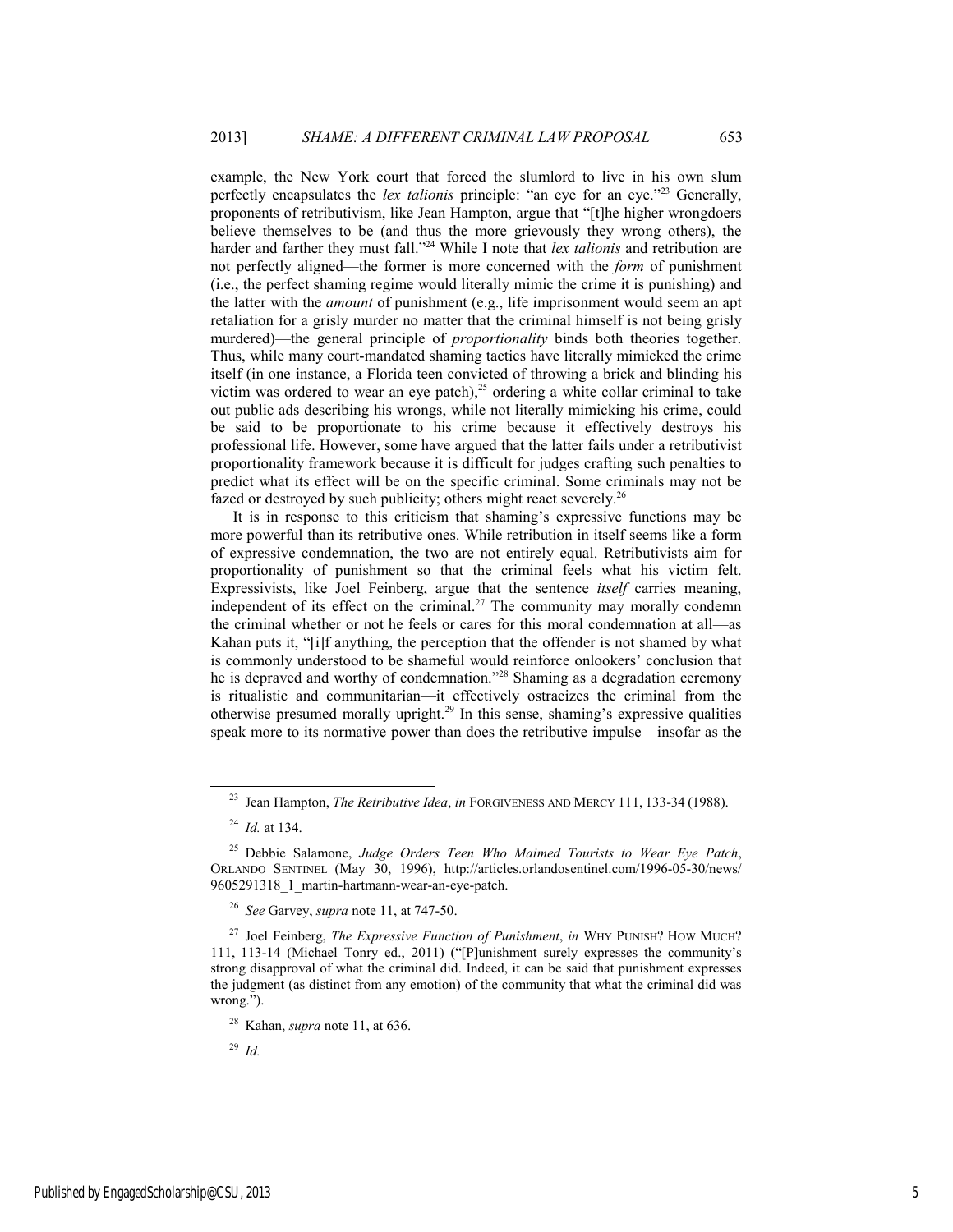rest of us want to believe we are morally good, we must shun and condemn the very activity the criminal has committed.30

Yet some might object that ostracizing the condemned brings little hope for rehabilitation of the criminal. Because the idea of punishment as "rehabilitation" or reform has been largely discredited in modern day criminal law jurisprudence, $31$  I will spend little time discussing it. However, shaming's defenders have nonetheless worked to fit it into the rehabilitative model. An obvious argument would be that shaming rehabilitates because by forcing the wrongdoer to repent or else experience the pain that her victims felt, she will come to realize the error of her ways and thus become reformed.32 Of course, this depends entirely on the individual wrongdoer and so is, in many ways, as unpredictable as the retributivist objection above. There is at least some evidence that shaming is de facto not rehabilitative because it wreaks psychological damage,<sup>33</sup> but its rehabilitative possibilities are at least more likely than traditional forms of punishment like prison.34 And to the extent that rehabilitation has been defined as a change in the criminal's preferences (rather than a fear of being punished),<sup>35</sup> it has already been argued that shaming can influence preference-formation, as outlined above.

Professor Steven Garvey has also argued for the educational function of shaming punishments, which follows a similar trajectory as rehabilitation in the sense that he "recommends the infliction of hardship on an offender that 'mirrors' his own wrongdoing in order to morally 'educate' him, to make him see the error of his ways, and ideally, to lead him to repentance."36 Yet not all shaming penalties can educate. According to Garvey, only those that are "talionic" (i.e., those that mimic the crime) can be educational because it forces the criminal to either experience the harm he caused to his victim or otherwise to indelibly impress upon him that specific harm.<sup>37</sup> Garvey's proposal is interesting in light of the strong push for increased education initiatives as a response to bullying, out of the belief that criminal penalties like imprisonment will do little for the bully. While it is arguable how well talionic punishment or restitution might educate ordinary offenders due to the highly variable

<sup>&</sup>lt;sup>30</sup> I briefly discuss the objection that such "morals education" is illiberal in Part III of this article. *See infra* Part III.

<sup>31</sup> *See* Mistretta v. United States, 488 U.S. 361, 365 (1989) ("Rehabilitation as a sound penological theory came to be questioned and, in any event, was regarded by some as an unattainable goal for most cases."). *See generally* Francis Allen, Book Review, 131 U. PA. L. REV. 819 (1983).

<sup>32</sup> Toni M. Massaro, *Shame, Culture, and American Criminal Law*, 89 MICH. L. REV. 1880, 1893-95 (1991).

<sup>33</sup> *See* United States v. Gementera, 379 F.3d 596, 604-05 (9th Cir. 2004).

<sup>34</sup> *See, e.g.*, Massaro, *supra* note 32, at 1890-900.

<sup>35</sup> Garvey, *supra* note 11, at 757.

<sup>&</sup>lt;sup>36</sup> *Id.* at 739. While Garvey claims that his educational proposal is distinct from rehabilitation, it seems that the distinction he draws between rehabilitation and his proposed method of education is merely that rehabilitation has been conflated with deterrence theory in many court opinions. *See id.* at 754-57.

<sup>37</sup> *Id.* at 784-91.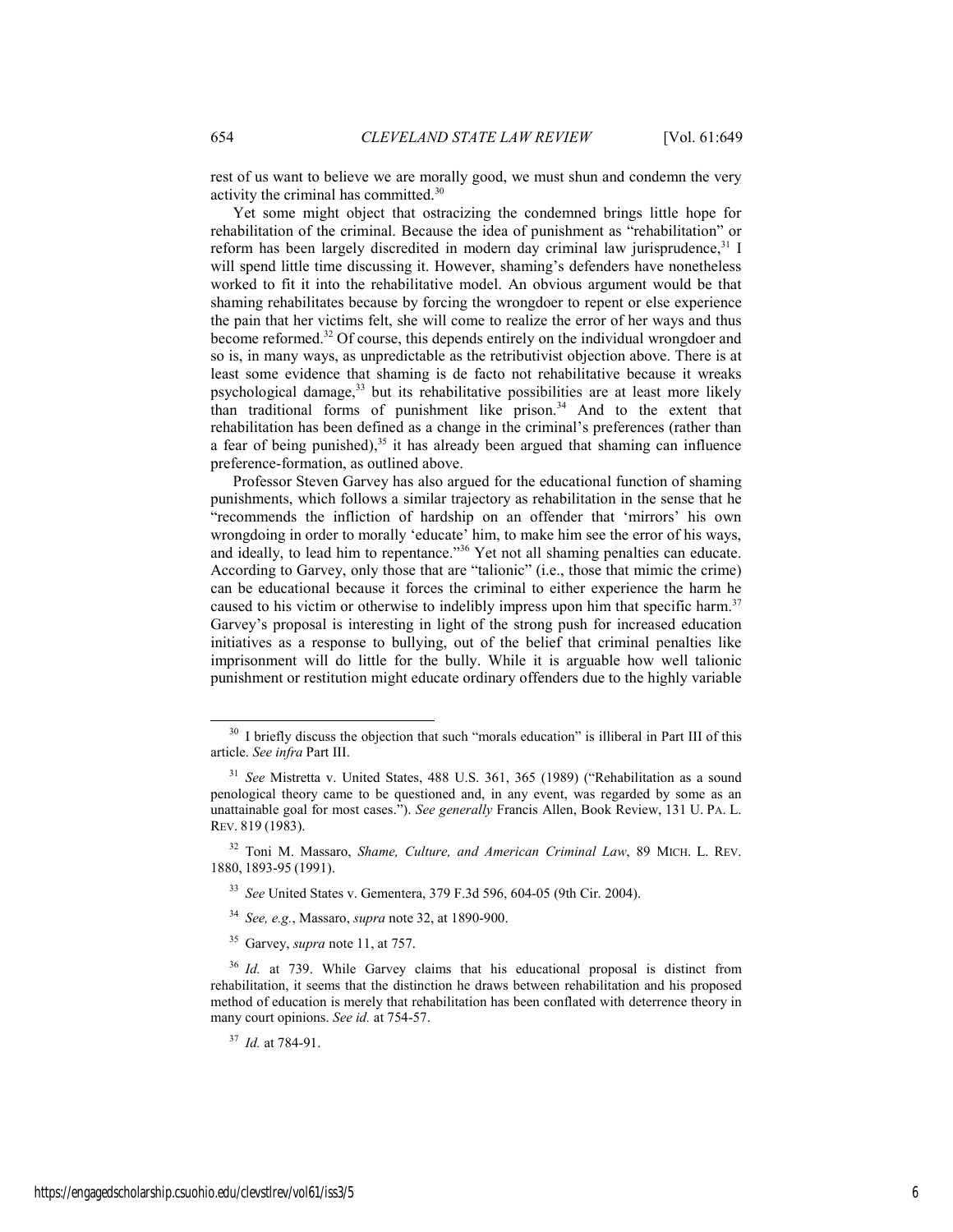nature of each individual's reactions to such penalties,<sup>38</sup> I argue that all shaming penalties in general are appropriately talionic as applied to bullying. Below, I discuss the specific social and psychological conditions of bullying that make it particularly susceptible to the ritualistic and communitarian nature of shaming.

# III. WHY SHAMING WORKS FOR BULLIES

Shame is the name of the game of bullying. The bully's goal is to publicly humiliate, cut low, bring down, and terrorize his victim. The ritual of public hazing at large school functions like proms, the cafeteria, or the hallway has been a theme in movies depicting the cruelties of high school kids in everything from *She's All That*  to *Mean Girls*. That bullies need an audience in order to torment their victims is a very real truth. Bullying prevention programs have attempted to address the problem by urging bystanders to walk away from the scene in order to deprive them of their audience.39 Bullies rule by mob consensus: they need the approval and support of their peers as encouragement and impetus to exact pain from their victims.<sup>40</sup> At best, their will to dominate relies on the fact that few bystanders will step in to stop them. Though many students report feeling uncomfortable or disagreeing with a bully's actions, they fear speaking out because they do not want to be the next target.<sup>41</sup>

Existing cyber bullying laws effectively remove the bully from his peers' consciousness by either suspending or expelling him, as if school administrators are eager to cover up their own failures by wiping the slate clean of the ugliness that had occurred.42 Criminal trials, on the other hand, take bullies out of the social sphere of the school grounds and into the scary world of orderly, adult society—that is, the courthouse. While criminal trials no doubt garner the same amount of negative publicity for the bully as shaming would, it does so on a far more abstract scale than shaming a bully in front of his peers. Instead, the bully is confronted with angry adults, admonishing judges, and frenzied press. In both the cyber bullying and criminal trial context, bullies become divorced from and entirely forgotten by the only people whose opinions and approval they care about and have worked so hard (by degrading others) to gain: their peers. And even more importantly, the bully has learned nothing. A criminal charge coupled with modest jail time or probation at most deters future action by inculcating a fear of punishment in the bully, but it does little to educate. Expulsion, on the other hand, removes bullies permanently from the educative environment of school—at a time when a bully needs it the most.

No wonder, then, that commentators are complaining that even the highlypublicized criminal prosecutions and adult outrage over bullying has done little to change the overall school climate, $43$  where mean-beats-weak unquestioningly

 <sup>38</sup> *See id.* at 747-50; *supra* text accompanying note 26.

<sup>39</sup> Bazelon, *Prince*, *supra* note 5, at 6.

<sup>&</sup>lt;sup>40</sup> *Id.* ("One tenth grader told me about listening in class as [one of Phoebe Prince's bullies] talked about going up to Phoebe to yell at her. . . . 'And everyone in the class was like, "Good idea." Or else we just sat there,' the girl remembered.").

<sup>41</sup> *See Bullying*, AM. SOC'Y FOR POSITIVE CHILD CARE, http://americanspcc.org/ education/bullying/ (last visited May 10, 2012).

<sup>42</sup> Bazelon, *Prince*, *supra* note 5, at 14.

<sup>43</sup> *See* Waldman, *supra* note 9, at 437; *supra* text accompanying note 10.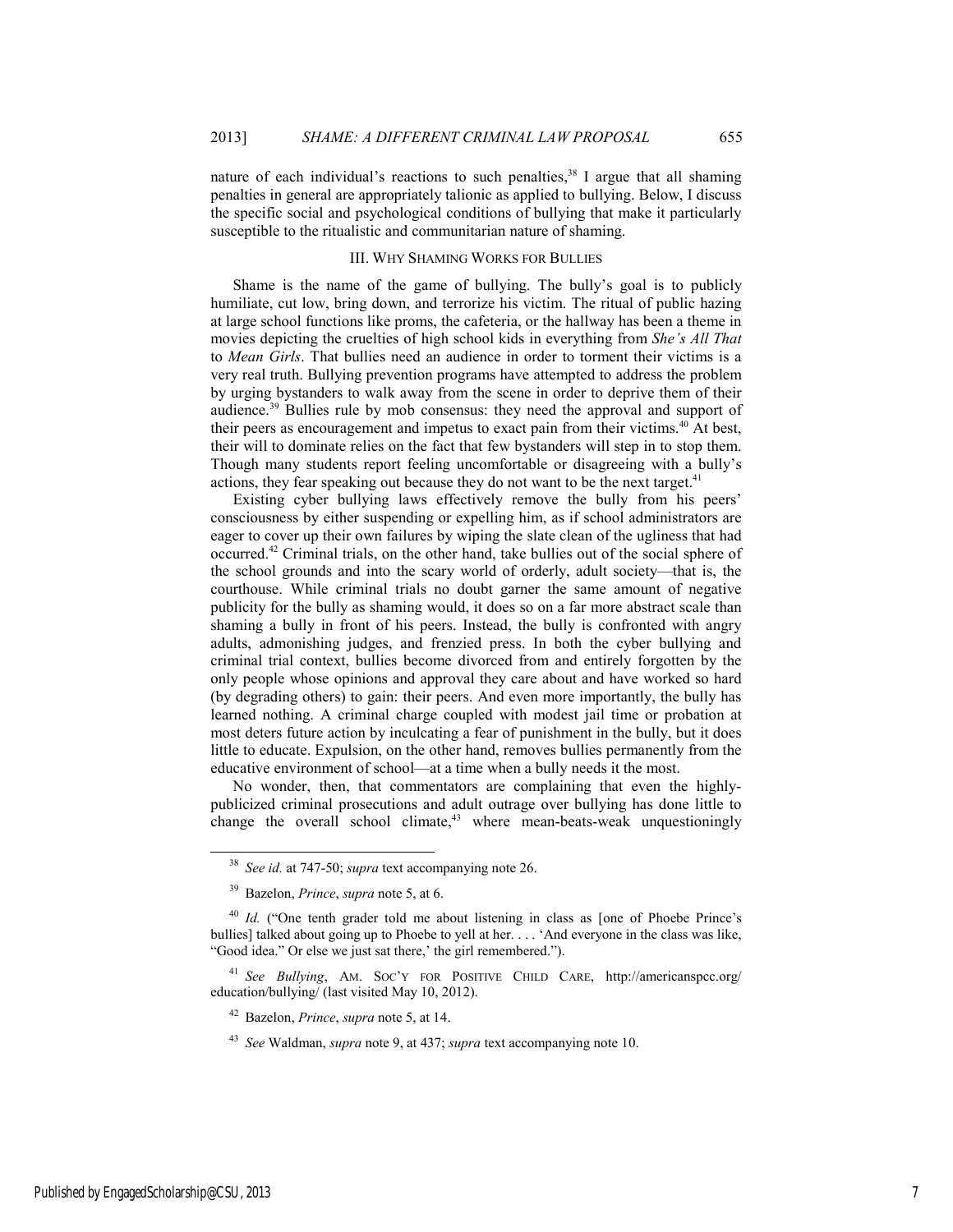continues to be the social order.<sup>44</sup> This is where shaming a bully in front of his classmates might come in as the most effective means of turning the tide on the perverse norms of teenage sociality. Shaming is both a ritualistic and communitarian form of punishment. Unlike other forms of criminal sentencing, in which the bully is removed from school and thus erased from his peers' consciousness, shaming reintegrates the bully within school but flips the social order. It re-integrates him as debilitated rather than domineering, as socially weak rather than strong. It deters not only future action by the bully himself, but also by other would-be bullies, because the public ritual of reverse humiliation is a visible, palpable, utterly real reminder to all students that bullying can backfire.

In fact, the deterrent effects of shaming bullies are perhaps stronger than they would be for other offenders. As Kahan and Posner raised in their argument for shaming white collar criminals, it's possible that injuring an offender's reputation will not achieve marginal deterrence.<sup>45</sup> This is so because shaming a white collar criminal might not ruin his reputation enough to have any effect on his professional life.<sup>46</sup> He might, for example, have "highly marketable skills that do not require trust on the part of the purchaser.<sup>247</sup> He might also simply contract with his clients that they need only pay him if their stock rises in value, thus making it irrelevant whether his clients trust him or not.<sup>48</sup> These objections arise because by ruining a white collar criminal's reputation, we are only hoping that the ruined reputation will *in fact* cause lost job opportunities, which is what the white collar criminal cares about. This is not the case with shaming a bully, as his reputation *is* what the bully cares about. The bully does not wager his skills or professional life when he cuts others down. What the bully wagers is precisely his reputation, for being popular (or being thought of as "cool") is precisely that of having a good reputation. Thus, the next time a student is tempted to wage another's pain for his popularity, he will be deterred in knowing that his actions could backfire, that *he* could be the one who becomes ostracized instead.

In this sense, shaming's retributive power is also more effective than it would be for other offenders. As discussed previously, retributivists question shaming's effectiveness because some individual offenders may not care what others think about him, and thus will be little affected by a shaming regime.<sup>49</sup> Similarly, those, like Stephen Garvey, who advocate a talionic form of punishment, question the large majority of shaming tactics, which do not force the criminal to experience his own bitter medicine.<sup>50</sup> Garvey argues that many shaming tactics, which focus on literal

- <sup>46</sup> *Id.* at 372-73.
- <sup>47</sup> *Id.* at 372.

<sup>48</sup> *Id.* 

 <sup>44</sup> Even after Phoebe Prince's suicide, a girl who dared to speak to a television crew about bullying at South Hadley High was punched and beaten up against the lockers by one of Prince's bullies as soon as the television crew left. *See* Kevin Cullen, *The Untouchable Mean Girls*, BOSTON GLOBE (Jan. 24, 2010), http://www.boston.com/news/local/ massachusetts/articles/2010/01/24/the\_untouchable\_mean\_girls/.

<sup>45</sup> Kahan & Posner, *supra* note 15, at 373.

<sup>49</sup> *See* Garvey, *supra* note 11, at 748-49.

<sup>50</sup> *See supra* notes 11, 36 and accompanying text.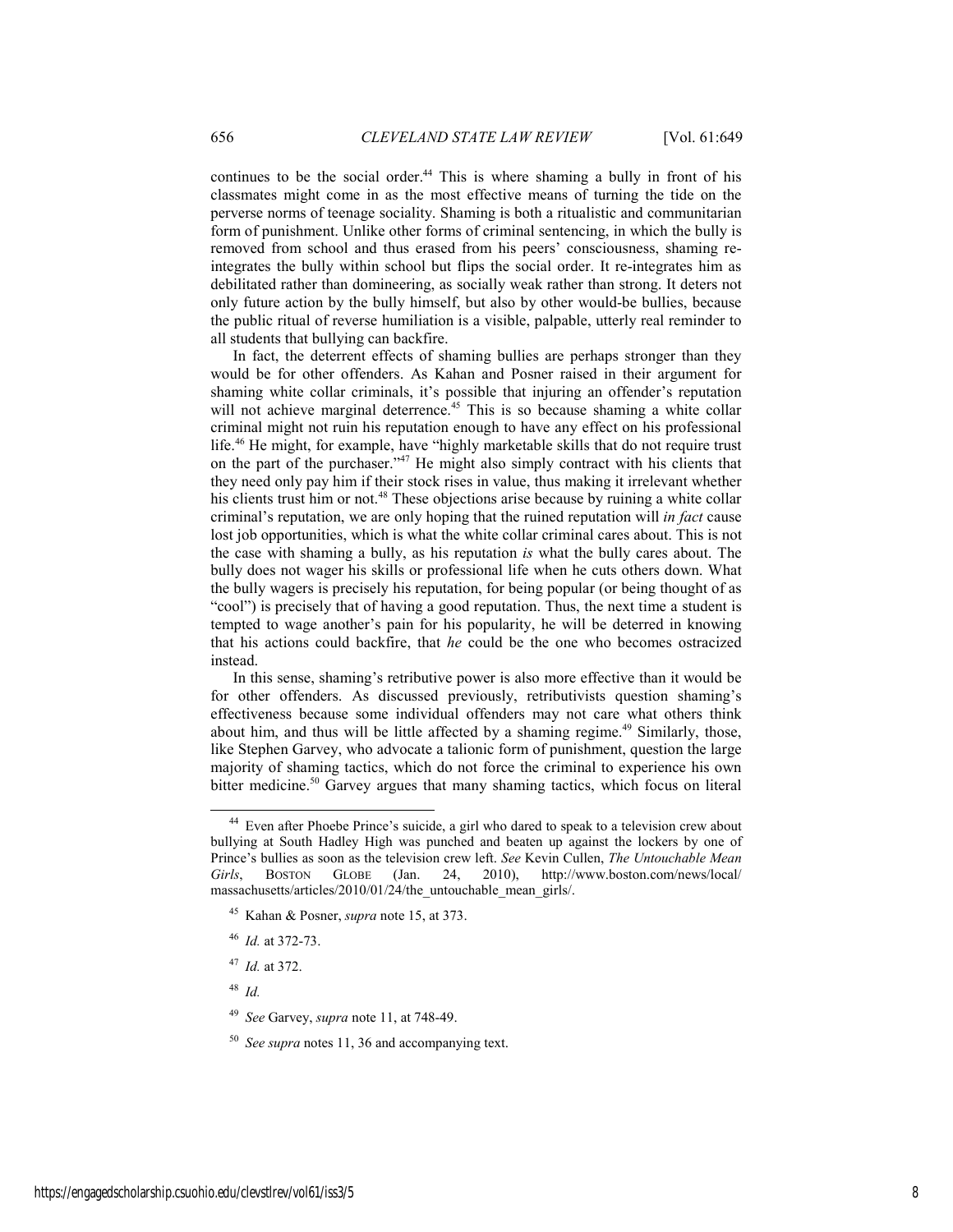stigmatization (e.g., forcing the criminal to stand in public holding a sign), do not educate because they are little related to the actual crime (rather, they describe the crime committed).51 Yet any tactic that shames the bully is de facto talionic because shaming others is precisely what the bully is guilty of. More importantly, since we know that bullies thrive off of the approval of their peers, whether it's silent complicity or active encouragement, bullies are necessarily adversely affected by the negative treatment of their classmates.52 Shaming, by destroying his reputation amongst his peers, effectively strips him of his popular status and casts him into the ranks of the social pariahs, his most feared and loathed Siberia.

I have so far mostly focused on shaming's effect on the bully himself. Yet I believe that the greatest power of shaming lies in its ability to influence the preference formation of others, for therein lies its normative power. As discussed above, because of its ritualistic and highly public nature, shaming can change the beliefs of others about an activity they once thought harmless.<sup>53</sup> Kahan and Posner applied this argument to insider trading, which might have once been thought harmless and yet is now affirmatively identified with "bad types."<sup>54</sup> The same cannot be truer for bullying, which teens currently view as simply a rite of passage or a harmless part of growing up.<sup>55</sup> But those who observe the public drama of shaming will naturally want to identify as *not* the shamed—as *not* a bully, as a "good type" who scorns "bad type" behavior like bullying.<sup>56</sup> By shifting teenage perception of bullying from normal, harmless behavior to behavior for social outcasts and the morally deficient, the persistence of a shamed bully in the hallways could subconsciously induce teens to change their beliefs over time.

I have argued throughout this section that shaming is not merely an ex-post criminal sanction with little to no effect on ex-ante behavior. Rather, it can educate by shaping the beliefs of other students ("bystanders"<sup>57</sup>) while simultaneously acting as a deterrent to would-be bullies. Further, shaming's retributive appeal cannot be denied. As Kahan has pointed out, shaming's very drama "satisf[ies] rather than disappoint[s] the public demand for condemnation" (compare this with what is so often an outraged response on the part of the public that not enough has been done to combat the bully in the face of tragedy<sup>58</sup>).<sup>59</sup> Yet it does more. Shaming forces rather than recommends the implementation of the morally correct social order—a social order in which meanness is condemned and kindness no longer equated with a form

- 53 Kahan & Posner, *supra* note 15, at 377; *supra* text accompanying notes 21-22.
- 54 Kahan & Posner, *supra* note 15, at 377.

<sup>55</sup> *See* Bazelon, *Prince*, *supra* note 5, at 8 (describing how teens characterize the taunting that drove Phoebe Prince to kill herself as "normal girl drama").

- <sup>56</sup> *See* Kahan & Posner, *supra* note 15, at 377.
- <sup>57</sup> *See* AM. SOC'Y FOR POSITIVE CHILD CARE, *supra* note 41.

<sup>58</sup> For example, in response to the suicide of Tyler Clementi, the public called for life imprisonment of Ravi. Ellen DeGeneress implored on national television for something to be done. *See* Parker, *supra* note 1.

Published by EngagedScholarship@CSU, 2013 9

 <sup>51</sup> Garvey, *supra* note 11, at 784.

<sup>52</sup> *See* Bazelon, *Prince*, *supra* note 5, at 6; *supra* text accompanying note 39.

<sup>59</sup> Kahan, *supra* note 11, at 650.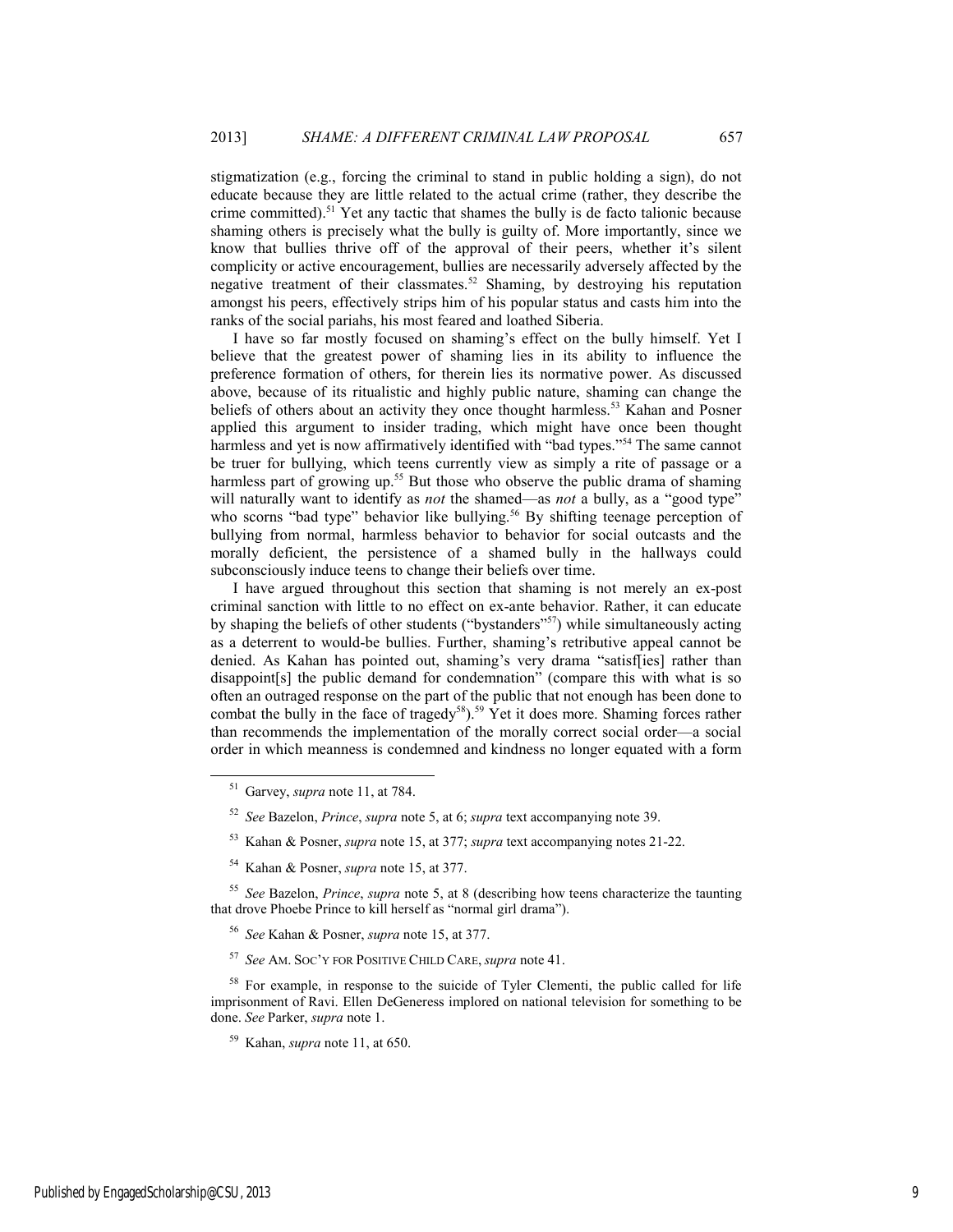of weakness that could ultimately result in death by suicide. But, of course, this is all a very provocative proposal. In the final Part, I respond to a few objections before crafting one possible version of a shaming regime for bullies.

#### IV. TOWARD A PRACTICAL SHAMING REGIME

## *A. Objections*

There is probably an immediate objection that one could make to this proposal: "court-mandated shaming is merely bullying itself by another name. As James Whitman has pointed out about our discomfort with shaming penalties, it is the state's compliance with lynch mob rule that should most trouble us about such punishments."60 And yet expressivism teaches us that *all* criminal punishments carry with it the moral condemnation of a community, whether it chooses to enact that condemnation via imprisonment or probation or something else. As Feinberg points out, it does not do to say that the "unpleasant consequences" following conviction are separate and distinct from the declaration of community condemnation.<sup>61</sup> Rather, punishment and condemnation go hand-in-hand. If the unsupervised high school hallways are mob rule as determined by teens themselves, then shaming is at the very least adult society righting this wrong by imposing its own form of morally sound values back upon the mob. It seems to me the important issue is not whether bystander abuse of the shamed is possible,<sup>62</sup> but what specific conditions we can impose on the public performance of shame to dramatically reduce the probability of such mob mistreatment. My proposal in Part B for one version of a shaming regime for bullies hopes to address, at least in part, this issue.

At any rate, the shaming of bullies is unique in some respects from the shaming of other criminals like thieves and drunk drivers, for the former shames individual cruelty and domination. It would seem that if Kahan and Posner are right that the public spectacle of shaming X behavior forces observers to self-identify as *not* X,63 then bystanders would necessarily shun being cruel—even if it is to the bully himself. Rather, it is the silent, reproachful watch of his peers that is more powerful than the angriest of mobs, because in that reproach a certain, better social meaning is conveyed—that of pity and high-mindedness. If bystanders were to give in to denigration of the shamed, then they would be no better than the bully. Indeed, as I suggest below, school administrators should focus on segregating the bully completely from *all* contact (negative and positive) with his peers, so that his utter alienation becomes the hallmark and tragedy of his punishment.

Nor should we find this form of state "morals reform" troubling. For one, the idea that the state's inculcation of moral values upon its citizens is somehow illiberal could be attacked by replying that the state has a right to educate its citizens to conform to the criminal law (and as we know, the criminal law has expressive, not

 <sup>60</sup> Whitman, *supra* note 11, at 1089.

<sup>61</sup> Feinberg, *supra* note 27, at 114.

<sup>62</sup> *See* Whitman, *supra* note 11, at 1088.

<sup>63</sup> Kahan & Posner, *supra* note 15, at 377; *supra* text accompanying notes 21-22.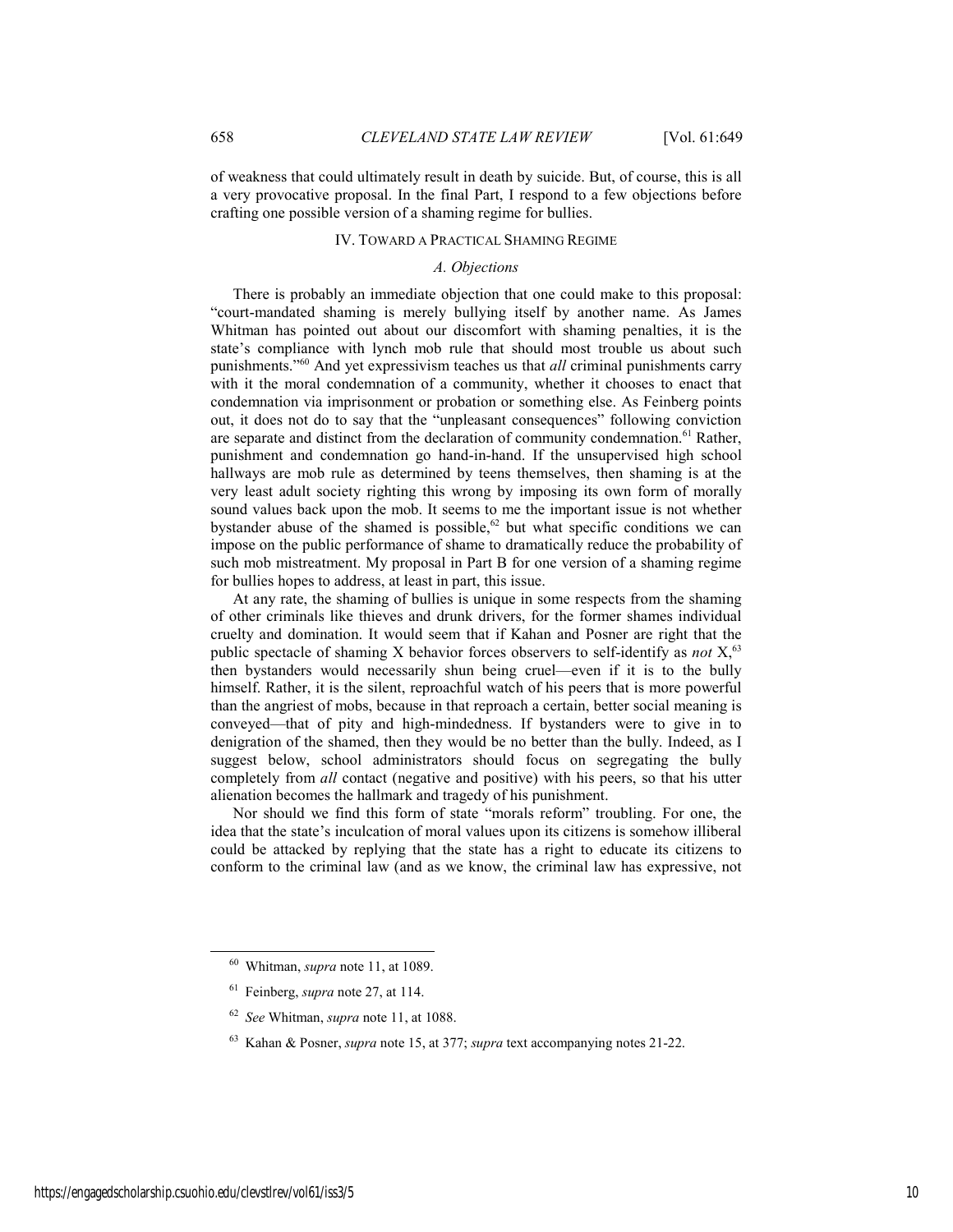just utilitarian, meaning<sup>64</sup>).<sup>65</sup> At best, that objection is more one of *what*, rather than *should we at all*? As Stephen Garvey argues, forcing offenders to attend church more clearly offends liberal sensibilities than forcing a slumlord to spend time in his own slum.<sup>66</sup> Whether a particular form of morals education is illiberal should be evaluated on a case-by-case basis. But more importantly, in the case of bullying, it has long been acknowledged that secondary schools (and even, though to a lesser extent, undergraduate institutions) enjoy a much broader power to inculcate moral values upon its students.<sup>67</sup> Thus, even a minor's First Amendment rights (that citadel of liberal self meaning-making) are far more attenuated than that of an adult especially in the secondary school context.<sup>68</sup>

One last objection one might make is the debilitative effect of shaming on a young person's adult life. Must one instance of bullying in one's teenage years destroy all possibilities of redemption? Certainly, Kahan and Posner's argument that shaming incapacitates as well as prison, suggests that it is at least as equally harsh as putting a young teen behind bars for most of his life.<sup>69</sup> And yet my response to this is that shaming is far more rehabilitative than either expulsion or suspension under cyber bullying laws or imprisonment/probation under the criminal law. That shaming is more rehabilitative than prison seems quite obvious. After all, prison's

<sup>67</sup> *See, e.g.*, WILLIAM N. ESKRIDGE, JR. & NAN D. HUNTER, SEXUALITY, GENDER, AND THE LAW 868-69 (3d ed. 2011); Stanley Ingber, *Socialization, Indoctrination, or the "Pall of Orthodoxy": Value Training in the Public Schools*, 1987 U. ILL. L. REV. 15, 15-20.

68 In *Ginsberg v. New York*, 390 U.S. 629 (1968), the Court recognized that the State has ample power to regulate the well-being of its minors, and that the legislature could conclude that both parents and teachers are able to instill those values. One might immediately object and point to the classic case *Tinker v. Des Moines*, 393 U.S. 503 (1969), which recognized that a student does have viable First Amendment rights in the classroom. However, *Tinker* (a) has since been whittled away at by subsequent student First Amendment cases and (b) was about political speech, which, as "core" speech, has long enjoyed more protection than other forms of speech. For other secondary school First Amendment cases since *Tinker*'s passage that have distinguished *Tinker*, see Morse v. Frederick, 551 U.S. 393 (2007) ("BONG HiTS 4 JESUS" sign is not protected political speech and thus subject to school regulation); Hazelwood v. Kuhlmeier, 484 U.S. 260 (1988) (holding that student newspapers published by the school receive less First Amendment protection than traditional newspapers); Bethel School Dist. No. 403 v. Fraser, 478 U.S. 675 (1986) (holding that the school board was within its bounds for disciplining a student for his elaborate sexual speech). In response to those who would object that a bullying statute could significantly damper a student's First Amendment rights, I note that it is unlikely that typical "bullying" speech (likely denigrations of sex, status, color, ethnicity, or otherwise—generally, speech aimed solely at making another feel bad about himself with little to no ideological bent) would fall under "political speech." Thus, the First Amendment argument, at least as applied to on-campus behavior, is largely moot.

69 Kahan & Posner, *supra* note 15, at 371.

 <sup>64</sup> *See, e.g.*, Dan M. Kahan, *The Secret Ambition of Deterrence*, 113 HARV. L. REV. <sup>413</sup> (1999) (arguing that referring to deterrence theories in fact masks contentious expressive condemnation, ideologies, and norms).

<sup>65</sup> Garvey, *supra* note 11, at 773.

<sup>66</sup> *Id.* at 774-75.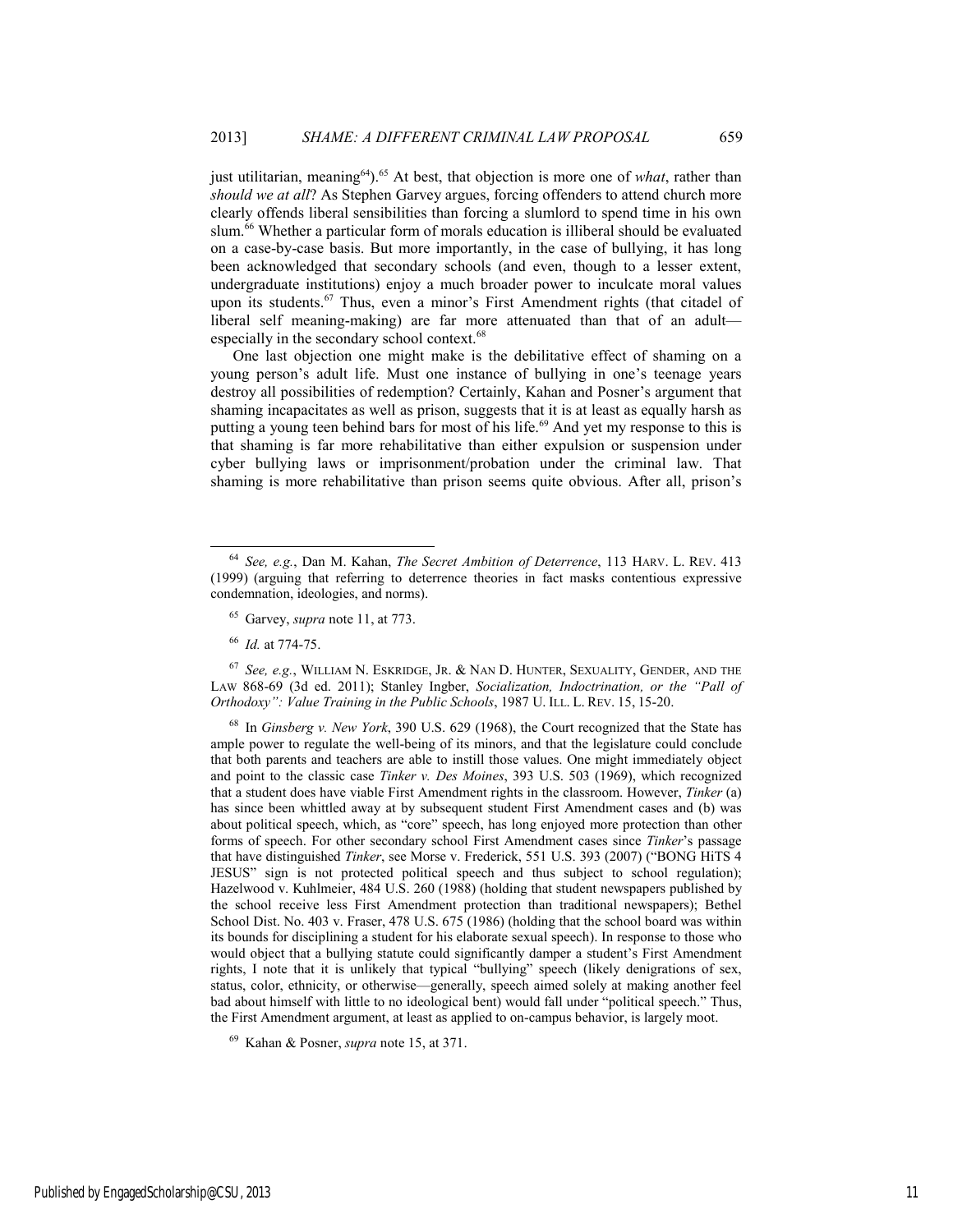"rehabilitative" possibilities have been destroyed and discounted.<sup>70</sup> If other scholars are right that shaming can educate, then it rehabilitates better than prison simply because it carries with it the possibility of moral reform.<sup>71</sup> The more interesting point at issue is whether shaming can in fact be superior to the current practice of expelling or suspending a student. I argue that it is.

It is more rehabilitative than expulsion or suspension because the latter withdraws the student from school life. Even if he could simply enroll in another school, expulsion or suspension from one school marks the bully out as a bad student rather than morally deformed, and so in many ways destroys his life via eradication of higher education and hence, job opportunities. Kahan and Posner, in arguing for shaming's incapacitative abilities, have relied on the idea that having a bad reputation for being dishonest (e.g., by engaging in insider trading) is likely to severely damage one's professional career, as so much of it depends on cooperative teamwork where trust in one's business partner is vital.<sup>72</sup> However, the effects of having a reputation for being a bully are far less clear. Certainly, one might argue that it could result in having fewer friends. Equally as likely, one could suggest that bullying's age-specific nature could render this reputation less pernicious as time passes. Empirical data is needed to evaluate the effects of having a "mean" reputation on one's professional opportunities. Intuitively, at least, one might surmise that it could be viewed as neutral or even an asset, as many professions actively encourage domination and ruthlessness.

#### *B. Proposed Criminal Bullying Statute*

All of which brings me to what such a shaming regime would look like. One is no doubt curious and likely outraged: am I recommending that the bully be beat up by his victims? That he sit saddled with a sign around his neck? My proposal is far less grotesque and simple.

First, states should enact a new criminal statute addressing bullying specifically, a prohibition that would apply to all (and only) on-campus behavior in both secondary schools and undergraduate institutions. The statute would mirror the state's bias intimidation statute *but without* the specific categories of "race, color, religion, gender, disability, sexual orientation, gender identity or expression, national origin or ethnicity."73 Rather, a purpose to intimidate an individual and acting with knowledge that the conduct would cause the victim to be intimidated is enough. Oftentimes, bullying happens just because someone is different, nerdy, quiet, or

 <sup>70</sup> *See, e.g.*, NORVAL MORRIS, THE FUTURE OF IMPRISONMENT 20-26 (1974) (focusing on the "hypocrisy of rehabilitation as a purpose of imprisonment"); DAVID J. ROTHMAN, CONSCIENCE AND CONVENIENCE: THE ASYLUM AND ITS ALTERNATIVES IN PROGRESSIVE AMERICA (2002) (a history of incarceration and its failures).

<sup>71</sup> *See* Garvey, *supra* note 11, at 764 (distinguishing moral reform from traditional rehabilitative theory because the former aims to reform "*through* punishment, not as an adjunct to punishment") (emphasis added).

<sup>72</sup> Kahan & Posner, *supra* note 15, at 370-71.

<sup>&</sup>lt;sup>73</sup> For one version of a typical bias intimidation statute, see 33 & 33A GERALD MILLER & SUSAN GYSS, *Criminal Law*, *in* N.J. PRACTICE SERIES § 13.1(B) (4th ed. 2013).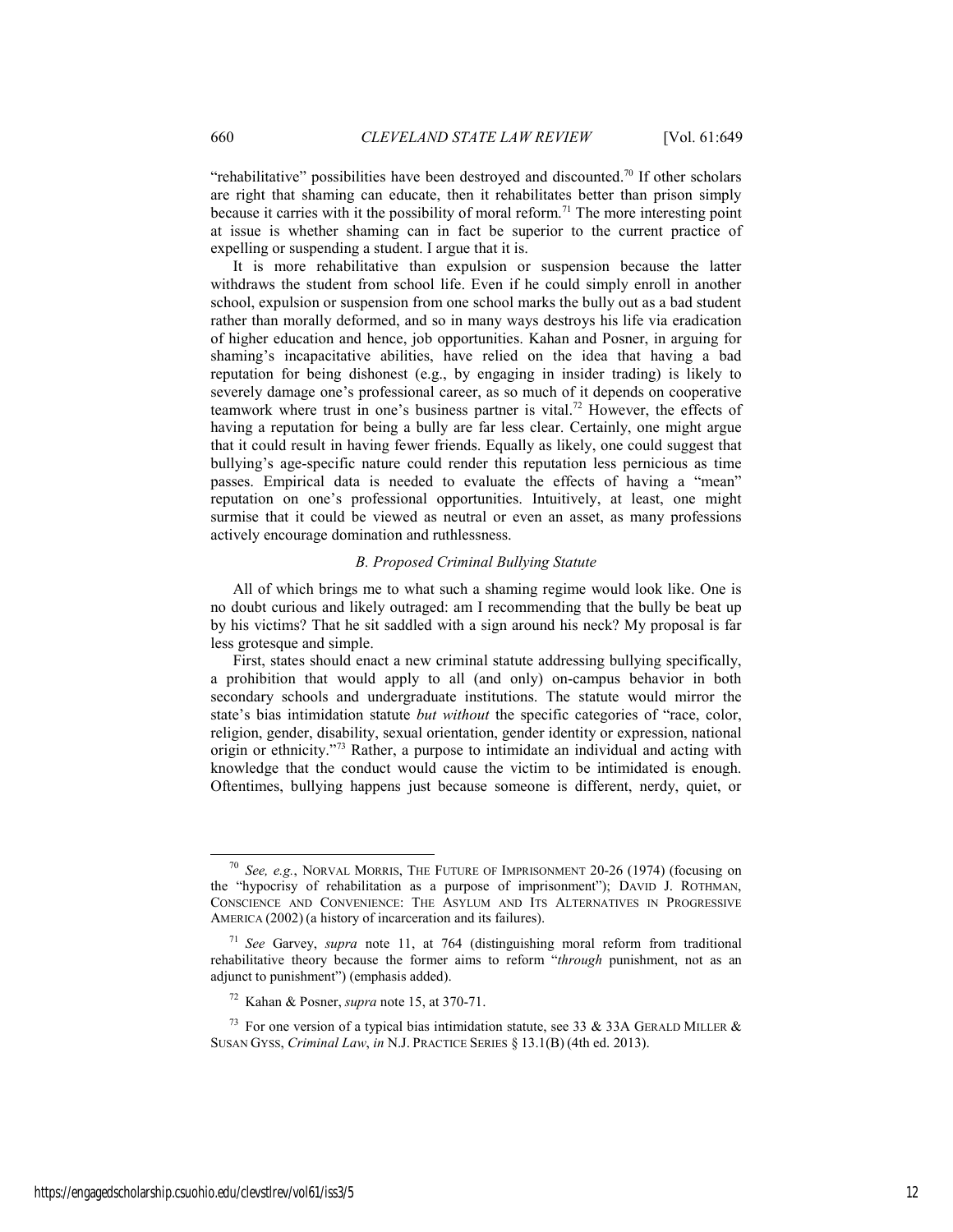weird—as may have very well been the case with Clementi<sup>74</sup>—and it makes little sense to try and hammer, for example, a racially motivated bias into a simple act of teenage pugnaciousness. Further, the victim, like in a cause of action for the tort of intentional infliction of emotional distress, $75$  must prove that he suffered severe emotional distress as a result.<sup>76</sup>

This formulation of the statute serves two purposes: first, *unlike* in a traditional bias intimidation sentence-booster, the statute acknowledges that getting used to suffering unpleasantries is a fact of life, and that not every verbal barb thrown will, or should, scar. We cannot shield our children from the meanness of the world forever—learning how to fend for one's self is a fact of growing up. However, nor can we expect a child to suffer severe emotional distress without a remedy. Second, however, unlike the tort of severe emotional distress, "outrageousness" of the defendant's behavior need not be proved.<sup>77</sup> This is so because the defendant can simply claim that bullying is just par for the course in the school environment—or, as the kids would put it—"everyone does it." This is an unacceptable answer, which brings me to my next point: that bullying should be a criminal, rather than a civil,<sup>78</sup> statute because of the normative judgments that attach.

Indeed, as other criminal law scholars have noted, "[t]he essence of punishment for moral delinquency lies in the criminal conviction itself. . . . It is the expression of the community's hatred, fear, or contempt for the convict."79 To a non-wealthy citizen, a civil fine of many thousand dollars may be more unpleasant than a punishment consisting of a few months of community service, but the label of "crime" inspires more fear, both on the part of the community who has condemned the criminal and for the criminal himself.

As the public outrage over and subsequent criminal conviction of Dharun Ravi has shown, bullying itself evinces some sort of moral deficiency that society wants to condemn, a price the bully has extolled from his victim (and good, upstanding

<sup>76</sup> *See* RESTATEMENT (SECOND) OF TORTS § 46 (1965).

 $77$  Courts have only found liability in intentional infliction of emotional distress cases where the defendant's conduct has been "outrageous." *See* Givelber, *supra* note 75.

Published by EngagedScholarship@CSU, 2013 13

 <sup>74</sup> Parker, *supra* note 1 ("[Ravi] felt that he knew these essential facts: his roommate was gay, profoundly uncool, and not well off. . . . Clementi's Yahoo e-mail address symbolized a grim, dorky world, half seen, of fish tanks and violins. Ravi's I.M.s about Tyler's presumed poverty were far more blunt than those about sexual orientation. . . . Ravi drove a BMW in high school; Clementi didn't have a car.").

 $75$  That a plaintiff can recover damages for an emotional, rather than physical, tort is a relatively recent phenomenon. For a brief history, see Daniel Givelber, *The Right to Minimum Social Decency and the Limits of Evenhandedness: Intentional Infliction of Emotional Distress by Outrageous Conduct*, 82 COLUM. L. REV. 42, 43-45 (1982). The four elements that a plaintiff must prove are: (1) that a defendant behaved outrageously; (2) intentionally or reckless; (3) in directly causing the plaintiff's (4) severe emotional distress. *See* RESTATEMENT (SECOND) OF TORTS § 46 (1965).

 $78$  Note that while many states have enacted "cyberbullying" statutes, these statutes are not criminal, are mostly limited to bullying in the secondary school context, and create no liability for the bully—though school officials are allowed to suspend such students temporarily. For a brief discussion of such laws, see Jaffe, *supra* note 7.

<sup>79</sup> *See* Feinberg, *supra* note 27, at 113.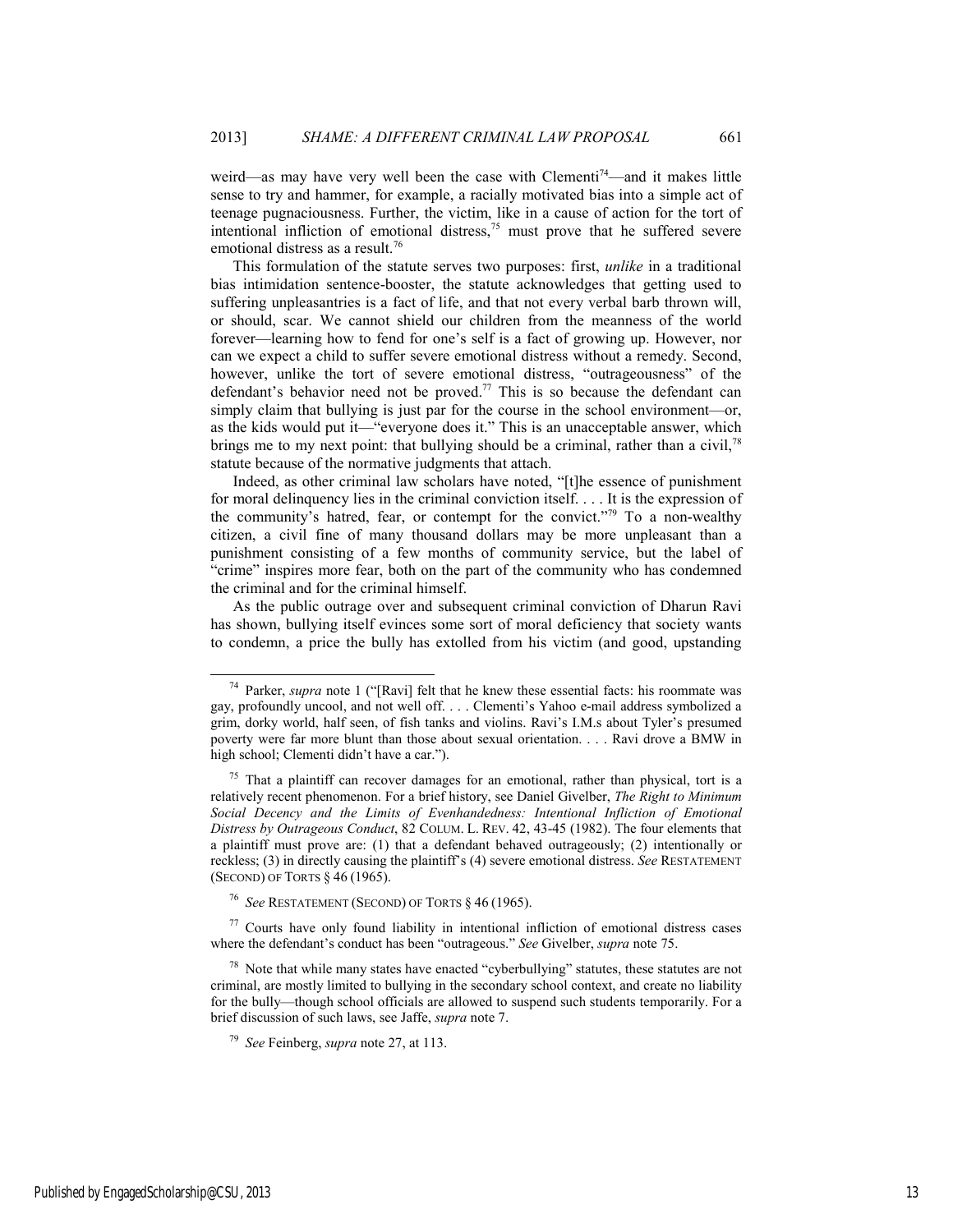citizens at large) that we now demand be exacted from the perpetrator. If we criminalize the act of bullying itself—rather than acts that bullying seems incidentally related to, like hate crimes or spying on sexual acts—we are sending a message that we find bullying every bit as odious as the pervert who peeks through windows at a couple's most intimate acts and a Klan member who chooses his victim based on race. We set norms about how to behave. We turn the idea of a childish prank gone wrong (i.e., Ravi's antics resulted in a string of strange criminal convictions with odd-sounding names kids have probably never heard of like "witness tampering") to the specific idea of bullying as a criminal act, and bullies themselves as the delinquent, dark underbelly of society. Suddenly, the blonde, peppy, yet horrifically mean Regina George of *Mean Girls* is not looking so pretty, or so cool.

To minimize the possibility of ad-hoc sentences that result in grotesquely varied degradation rituals, I propose one simple, uniform shaming regime. My proposal is, in effect, a temporary restraining order imposed on the bully that applies to his peers at large. It would entail the segregation of the bully from the rest of his peers for the entirety of the time he is on school grounds (including in the cafeteria, in the hallways, and in classes). The duration of such segregation would be determined by the gravity of his bullying on a case-by-case basis. To minimize the spectacle of such shaming while retaining the forced social exile of the bully, the bully should not wear any signs marking him out as such. Certainly, all precautions should be taken to ensure that the bully understands the alienation to which he has subjected his victims but does not fall into depression himself. As this is a very serious concern, close monitoring of the progression of the punishment is vital. Further, other students should not be permitted to in any way taunt or otherwise harass the shamed bully. At all points, it is important to keep in mind that the end goal of such ostracization is to successfully reintegrate the bully with his peers.

#### V. CONCLUSION

The adult public's understanding of bullying and its severe ramifications have just begun to take shape. Recent studies show that reported incidents of bullying are rapidly on the rise, and that oftentimes the terrorized victims stay home out of fear of confronting their tormentors.<sup>80</sup> Bullying results in not just severe suicide and depression for the victims, but tragedies on a greater scale, as isolated, alone, and persistently harassed kids turn on their aggressors in school shootings (the tragedy at Virginia Tech stands as its most prominent example $81$ ). Bullying is as terrifying as it is inexplicable to adults, a strange game where behaving evilly (the opposite of professional "collegiality") hoists one to the top of the high school "food chain".

But if we are ready to give expressive meaning to our public horror, we must do so by replacing the perverse social structure of teenage bullying with the morally upright ideals of our greater adult community. Bullying today is often viewed by high school students as an annoying but inevitable part of ordinary life. But we cannot stand to live by such blithe standards. And while educational programs can simply attempt to *encourage* the shifting of this perverse norm toward one of peer

 <sup>80</sup> *See* AM. SOC'Y FOR POSITIVE CHILD CARE, *supra* note 41.

<sup>81</sup> *See* Alex Johnson et al., *Ex-Classmates Say Gunman was Bullied*, NBC NEWS (Apr. 19, 2007), http://www.msnbc.msn.com/id/18169776/ns/us\_news-crime\_and\_courts/t/high-schoolclassmates-say-gunman-was-bullied/#.T7PCLWBZ3eQ.